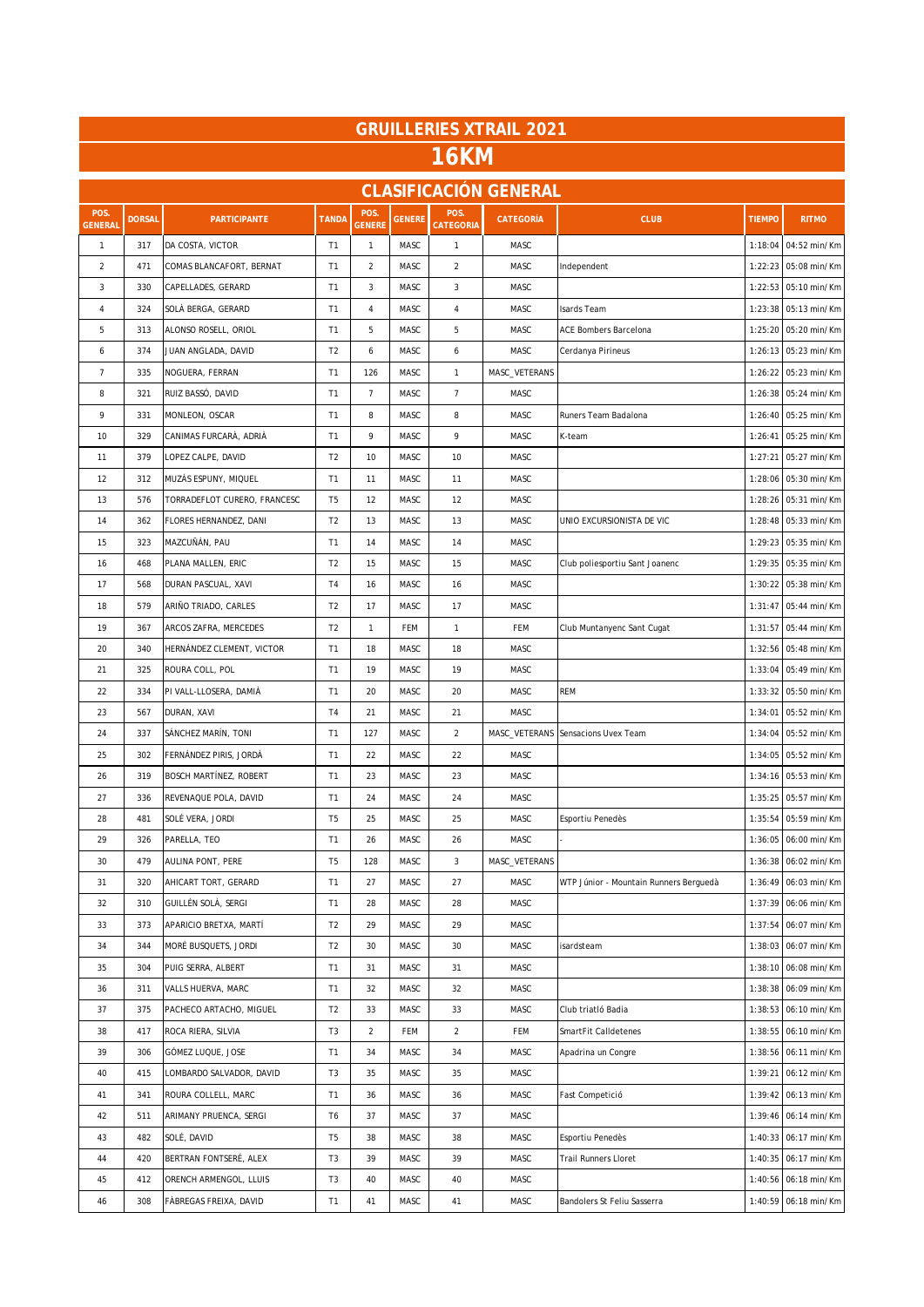| 47 | 309 | VILLACROSA, MARIA             | T1             | 3              | FEM  | 3              | FEM                            | Isards Team                             | 1:41:13 | 06:19 min/Km         |
|----|-----|-------------------------------|----------------|----------------|------|----------------|--------------------------------|-----------------------------------------|---------|----------------------|
| 48 | 461 | TORNÉS FERRANDO, PEP          | T <sub>4</sub> | 129            | MASC | $\overline{4}$ | MASC_VETERANS                  |                                         | 1:41:28 | 06:20 min/Km         |
| 49 | 327 | SÀNCHEZ PASCUAL, PAU          | T <sub>2</sub> | 42             | MASC | 42             | MASC                           |                                         | 1:41:35 | 06:20 min/Km         |
| 50 | 380 | SANCHEZ LÓPEZ, JOAN           | T <sub>2</sub> | 130            | MASC | 5              | MASC_VETERANS                  | Isards Team / C.A. VIC                  | 1:42:09 | 06:23 min/Km         |
| 51 | 303 | ARVELO MIESES, ARISMENDY      | T <sub>1</sub> | 43             | MASC | 43             | MASC                           | isards team                             | 1:42:18 | 06:23 min/Km         |
| 52 | 392 | TORRES COSTA, DAVID           | T <sub>3</sub> | 44             | MASC | 44             | MASC                           | El senglar ferit                        | 1:42:23 | 06:23 min/Km         |
| 53 | 489 | ELIAS BUSQUETS, JOAN          | T <sub>6</sub> | 45             | MASC | 45             | MASC                           | Isards Team                             | 1:42:54 | 06:25 min/Km         |
| 54 | 369 | DOT, ENRIC                    | T <sub>2</sub> | 46             | MASC | 46             | MASC                           | <b>ISARDS TEAM</b>                      | 1:43:32 | 06:28 min/Km         |
| 55 | 406 | WILLEMS HOUBEN, TAMARA        | T <sub>3</sub> | 4              | FEM  | $\overline{4}$ | FEM                            | Xino-xano                               | 1:43:43 | 06:28 min/Km         |
| 56 | 411 | PALAU CASELLAS, ROBERT        | T <sub>3</sub> | 47             | MASC | 47             | MASC                           |                                         | 1:43:45 | 06:29 min/Km         |
| 57 | 377 | MALDONADO EDO, MARTA          | T <sub>1</sub> | 5              | FEM  | 5              | FEM                            |                                         | 1:44:05 | 06:30 min/Km         |
| 58 | 447 | TARRAGÓ, GERARD               | T <sub>4</sub> | 48             | MASC | 48             | MASC                           | els Trempats                            | 1:44:09 | 06:30 min/Km         |
| 59 | 480 | SANCHEZ SANCHEZ, AGUSTIN      | T <sub>5</sub> | 131            | MASC | 6              | MASC_VETERANS                  |                                         | 1:44:11 | 06:30 min/Km         |
| 60 | 354 | BARCELONA GAROLERA, EDUARD    | T <sub>2</sub> | 49             | MASC | 49             | MASC                           | <b>CB Farners</b>                       | 1:44:13 | 06:30 min/Km         |
| 61 | 363 | SANTAELLA CARRASCO, ADRIANO   | T <sub>2</sub> | 132            | MASC | $\overline{7}$ |                                | MASC_VETERANS TARRAGONA FONDISTES       | 1:44:38 | 06:32 min/Km         |
| 62 | 393 | DOSAL, ALBERT                 | T <sub>3</sub> | 133            | MASC | 8              | MASC_VETERANS El senglar ferit |                                         | 1:44:56 | 06:33 min/Km         |
| 63 | 483 | TURON, SERGI                  | T <sub>6</sub> | 50             | MASC | 50             | MASC                           |                                         | 1:45:11 | 06:34 min/Km         |
| 64 | 395 | <b>BOSCH, CLAUDIA</b>         | T <sub>3</sub> | 6              | FEM  | 6              | FEM                            |                                         | 1:45:31 | 06:35 min/Km         |
| 65 | 351 | CIURANA FERRAGUTCASES, ALBERT | T <sub>2</sub> | 51             | MASC | 51             | MASC                           | Opsis Running Team                      | 1:45:55 | 06:37 min/Km         |
| 66 | 499 | MALET, MIQUEL                 | T <sub>6</sub> | 52             | MASC | 52             | MASC                           | Grup excta. Forces, Forts i Ferms       | 1:46:02 | 06:37 min/Km         |
| 67 | 382 | CASTANYER OBÓN, XAVIER        | T <sub>2</sub> | 134            | MASC | 9              | MASC_VETERANS Fun runners      |                                         | 1:46:28 | 06:39 min/Km         |
| 68 | 419 | GÓMEZ GIL, ÓSCAR              | T <sub>3</sub> | 53             | MASC | 53             | MASC                           |                                         | 1:46:38 | 06:39 min/Km         |
| 69 | 569 | RUIZ BASSÓ, DAVID             | T <sub>2</sub> | 54             | MASC | 54             | MASC                           |                                         | 1:46:45 | 06:40 min/Km         |
| 70 | 536 | COLOMER VALLS, NEUS           | T7             | $\overline{7}$ | FEM  | $\overline{7}$ | FEM                            | 690376122                               | 1:46:52 | 06:40 min/Km         |
| 71 | 418 | ILLAMOLA SAÑE, DAVID          | T <sub>3</sub> | 55             | MASC | 55             | MASC                           | Vic Etb                                 | 1:47:01 | 06:41 min/Km         |
| 72 | 408 | RAMIREZ, XAVI                 | T <sub>3</sub> | 56             | MASC | 56             | MASC                           | Isards Team                             | 1:47:24 | 06:42 min/Km         |
| 73 | 381 | ROS FERNANDEZ-PACHECO, PAU    | T <sub>2</sub> | 57             | MASC | 57             | MASC                           | Club esqui girona                       | 1:47:41 | 06:43 min/Km         |
| 74 | 356 | GÜELL RIERA, FERRAN           | T <sub>2</sub> | 58             | MASC | 58             | MASC                           | Florero's Team                          | 1:47:59 | 06:44 min/Km         |
| 75 | 328 | GÜELL RECAS, ANNA             | T <sub>1</sub> | 8              | FEM  | 8              | FEM                            | K-team                                  | 1:48:04 | 06:45 min/Km         |
| 76 | 425 | TRIADÓ BERGES, JOSEP          | T <sub>3</sub> | 135            | MASC | 10             | MASC_VETERANS                  | Pinassa runners                         | 1:48:08 | 06:45 min/Km         |
| 77 | 360 | GARRIGA I REINA, JOSEP        | T1             | 59             | MASC | 59             | MASC                           |                                         | 1:48:13 | 06:45 min/Km         |
| 78 | 376 | SERRA PARARED, EDUARD         | T <sub>3</sub> | 60             | MASC | 60             | MASC                           | Rarunning Team                          | 1:48:17 | 06:46 min/Km         |
| 79 | 407 | GASULL CONESA, XAVIER         | T <sub>3</sub> | 136            | MASC | 11             |                                | MASC_VETERANS Cani Xtrem Putxet         |         | 1:48:55 06:48 min/Km |
| 80 | 389 | GARRIGA CASADEVALL, ALBERT    | T <sub>3</sub> | 61             | MASC | 61             | MASC                           |                                         | 1:49:09 | 06:49 min/Km         |
| 81 | 436 | ROIG GREGORI, EDU             | T4             | 62             | MASC | 62             | MASC                           |                                         | 1:49:19 | 06:49 min/Km         |
| 82 | 346 | TOMAS SHELLY, RICARD          | T6             | 63             | MASC | 63             | MASC                           |                                         | 1:49:26 | 06:50 min/Km         |
| 83 | 352 | PUIG, XEVI                    | T <sub>2</sub> | 64             | MASC | 64             | MASC                           | Bescanó corre                           | 1:49:30 | 06:50 min/Km         |
| 84 | 486 | GARCIA PRIEGO, LOLO           | T <sub>5</sub> | 65             | MASC | 65             | MASC                           |                                         | 1:49:33 | 06:50 min/Km         |
| 85 | 577 | MARIÀ                         | T <sub>5</sub> | 66             | MASC | 66             | MASC                           |                                         | 1:49:57 | 06:52 min/Km         |
| 86 | 342 | PRADELL FARRES, SERGI         | T <sub>2</sub> | 67             | MASC | 67             | MASC                           |                                         | 1:50:25 | 06:54 min/Km         |
| 87 | 517 | RIBAS ROCA, GERARD            | T <sub>6</sub> | 68             | MASC | 68             | MASC                           |                                         | 1:50:35 | 06:54 min/Km         |
| 88 | 305 | GARRIGA COROMINA, ROGER       | T <sub>1</sub> | 69             | MASC | 69             | MASC                           |                                         | 1:50:54 | 06:55 min/Km         |
| 89 | 370 | CAROL MARTI, CARLES           | T <sub>3</sub> | 70             | MASC | 70             | MASC                           | Laura Banyoles                          | 1:51:01 | 06:56 min/Km         |
| 90 | 318 | LABRADA PANOSA, JORDI         | T1             | 71             | MASC | 71             | MASC                           | <b>Club Olimpic Farners</b>             | 1:51:10 | 06:56 min/Km         |
| 91 | 460 | PELLICER VIADER, FRANCESC     | T <sub>4</sub> | 137            | MASC | 12             |                                | MASC_VETERANS Club esportiu bellcairenc | 1:51:10 | 06:56 min/Km         |
| 92 | 358 | NIERGA PARRA, CLARA           | T <sub>2</sub> | 9              | FEM  | 9              | FEM                            |                                         | 1:51:40 | 06:58 min/Km         |
| 93 | 437 | TRAVÉ AIXALÁ, ROGER           | T <sub>4</sub> | 72             | MASC | 72             | MASC                           |                                         | 1:51:48 | 06:59 min/Km         |
| 94 | 364 | JORDÀ CASADEVALL, RAMON       | T <sub>2</sub> | 73             | MASC | 73             | MASC                           | <b>CET Taradell</b>                     | 1:51:52 | 06:59 min/Km         |
| 95 | 487 | SOLÀ CARRERAS, FERRAN         | T <sub>6</sub> | 74             | MASC | 74             | MASC                           |                                         | 1:52:11 | 07:00 min/Km         |
| 96 | 361 | COLOMER, GUILLEM              | T <sub>2</sub> | 75             | MASC | 75             | MASC                           |                                         | 1:52:27 | 07:01 min/Km         |
| 97 | 397 | PEREZ CABANA, ALBERTO         | T <sub>3</sub> | 138            | MASC | 13             | MASC_VETERANS                  | Club Excursionista de Calldetenes       | 1:52:28 | 07:01 min/Km         |
|    |     |                               |                |                |      |                |                                |                                         |         |                      |
| 98 | 514 | VALLS, ALBERT                 | T <sub>6</sub> | 139            | MASC | 14             |                                | MASC_VETERANS Pep Molas Pintura         | 1:52:52 | 07:03 min/Km         |
| 99 | 477 | LASALA LOPEZ, JAUME           | T <sub>4</sub> | 140            | MASC | 15             | MASC_VETERANS Lions4trail      |                                         | 1:53:54 | 07:07 min/Km         |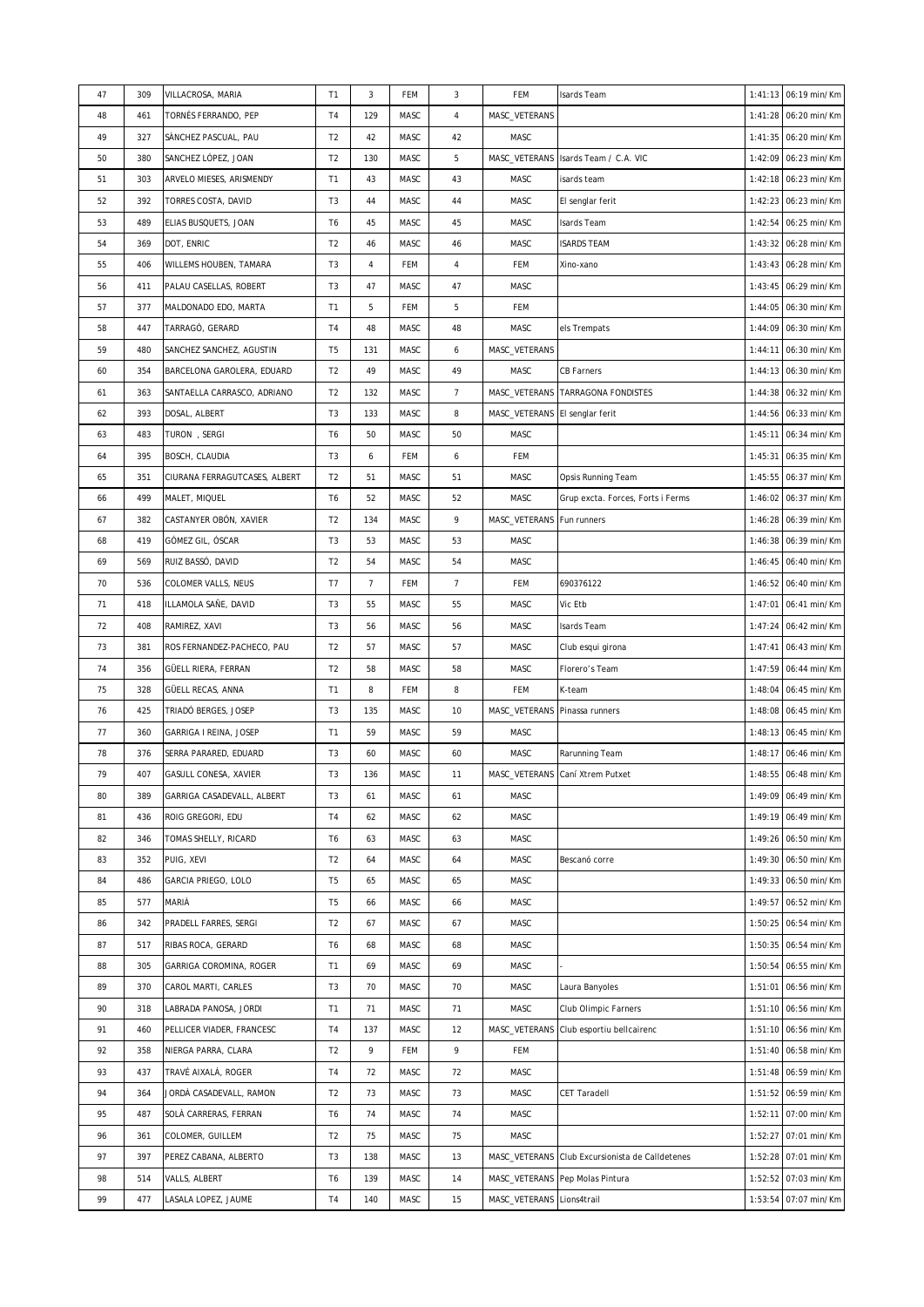| 100 | 401 | SIRTOLI, BARBARA             | T <sub>3</sub> | 50  | FEM        | $\mathbf{1}$   | FEM_VETERANS              | Pinassa runners                   | 1:54:45 | 07:10 min/Km         |
|-----|-----|------------------------------|----------------|-----|------------|----------------|---------------------------|-----------------------------------|---------|----------------------|
| 101 | 562 | SANCHO SANCHO, JOSE          | T7             | 76  | MASC       | 76             | MASC                      |                                   | 1:55:34 | 07:13 min/Km         |
| 102 | 345 | OBIOLS MATEU, JOSEP          | T <sub>2</sub> | 141 | MASC       | 16             | MASC_VETERANS             |                                   | 1:55:41 | 07:13 min/Km         |
| 103 | 453 | MASÓ PALOU, MARÇAL           | T4             | 77  | MASC       | 77             | MASC                      |                                   | 1:56:08 | 07:15 min/Km         |
| 104 | 470 | BLAYA SERRADESANFERM, GERARD | T <sub>5</sub> | 78  | MASC       | 78             | MASC                      |                                   | 1:56:15 | 07:15 min/Km         |
| 105 | 490 | BLANCO LOPEZ, KIKE           | T6             | 142 | MASC       | 17             | MASC_VETERANS             |                                   | 1:56:25 | 07:16 min/Km         |
| 106 | 416 | GUERRERO GALLARDO, JOSE      | T <sub>3</sub> | 79  | MASC       | 79             | MASC                      |                                   | 1:56:34 | 07:17 min/Km         |
| 107 | 371 | ALONSO GOMEZ, BIENVENIDO     | T <sub>2</sub> | 80  | MASC       | 80             | MASC                      |                                   | 1:56:35 | 07:17 min/Km         |
| 108 | 405 | RECASENS SANCHEZ, MIRIAM     | T <sub>2</sub> | 10  | FEM        | 10             | FEM                       | Isadrs Team                       | 1:56:41 | 07:17 min/Km         |
| 109 | 435 | PLA EXPOSITO, ALEX           | T <sub>4</sub> | 81  | MASC       | 81             | MASC                      |                                   | 1:56:51 | 07:18 min/Km         |
| 110 | 550 | MARTÍNEZ LARA, ABEL          | T7             | 82  | MASC       | 82             | MASC                      |                                   | 1:57:33 | 07:20 min/Km         |
| 111 | 448 | MIARONS BAGARIA, JAUME       | T <sub>4</sub> | 143 | MASC       | 18             | MASC_VETERANS in          |                                   | 1:57:44 | 07:21 min/Km         |
| 112 | 467 | GALÁN ZAPATA, JAVIER         | T <sub>5</sub> | 83  | MASC       | 83             | MASC                      |                                   | 1:57:45 | 07:21 min/Km         |
| 113 | 542 | TURON NAVARRO, JOAN          | T7             | 84  | MASC       | 84             | MASC                      | Isards Team                       | 1:58:17 | 07:23 min/Km         |
| 114 | 403 | VILADELBOSCH, ÈLIA           | T <sub>3</sub> | 11  | FEM        | 11             | FEM                       | No                                | 1:58:32 | 07:24 min/Km         |
| 115 | 525 | PÈLACH NADAL, MÒNICA         | T <sub>2</sub> | 12  | FEM        | 12             | FEM                       |                                   | 1:58:57 | 07:26 min/Km         |
| 116 | 339 | CAPA PRADELL, EVA            | T <sub>1</sub> | 13  | FEM        | 13             | FEM                       | L'Esportiu Torelló                | 1:59:14 | 07:27 min/Km         |
| 117 | 357 | CRESPI MARTINEZ, SERGI       | T <sub>2</sub> | 85  | MASC       | 85             | MASC                      |                                   | 1:59:28 | 07:28 min/Km         |
| 118 | 413 | LOMBARDO SALVADOR, JORDI     | T <sub>3</sub> | 144 | MASC       | 19             | MASC_VETERANS Independent |                                   | 1:59:43 | 07:28 min/Km         |
| 119 | 399 | CASAS, ALEXANDRA             | T <sub>3</sub> | 14  | FEM        | 14             | FEM                       |                                   | 1:59:56 | 07:29 min/Km         |
| 120 | 396 | FOREST COLLADO, PEP          | T <sub>3</sub> | 145 | MASC       | 20             |                           | MASC_VETERANS Trailrunning Girona | 2:00:02 | 07:30 min/Km         |
| 121 | 472 | BALAGUER LOPEZ, DAVID        | T <sub>5</sub> | 146 | MASC       | 21             | MASC_VETERANS ASME        |                                   | 2:00:21 | 07:31 min/Km         |
| 122 | 507 | SOLÀ TURÓN, JORDI            | T <sub>6</sub> | 86  | MASC       | 86             | MASC                      | TRAIL BREDA                       | 2:00:24 | 07:31 min/Km         |
| 123 | 478 | VELA ROMEU, NÚRIA            | T <sub>5</sub> | 15  | FEM        | 15             | FEM                       |                                   | 2:00:28 | 07:31 min/Km         |
| 124 | 427 | GALLART, MARTA               | T <sub>4</sub> | 16  | FEM        | 16             | FEM                       | Madteam                           | 2:00:54 | 07:33 min/Km         |
| 125 | 355 | GÜELL RIERA, PEP             | T <sub>2</sub> | 87  | MASC       | 87             | MASC                      | Florero's Team                    | 2:01:19 | 07:34 min/Km         |
| 126 | 498 | TORRES MOLINE, ALBERT        | T6             | 147 | MASC       | 22             | MASC_VETERANS             |                                   | 2:01:23 | 07:35 min/Km         |
| 127 | 365 | MASO TARRES, JOSEP           | T <sub>2</sub> | 88  | MASC       | 88             | MASC                      | CEM st.Hilari                     | 2:01:29 | 07:35 min/Km         |
| 128 | 429 | ARS, JOAN                    | T <sub>4</sub> | 89  | MASC       | 89             | MASC                      |                                   | 2:02:18 | 07:38 min/Km         |
| 129 | 513 | TARRATS CREIXANS, PAU        | T <sub>6</sub> | 90  | MASC       | 90             | MASC                      | Montseny Gym                      | 2:02:33 | 07:39 min/Km         |
| 130 | 540 | LUENGO LEYVA, ALBERT         | T7             | 91  | MASC       | 91             | MASC                      | CC Arbeca                         | 2:02:35 | 07:39 min/Km         |
| 131 | 400 | RODRIGUEZ OLIVE, MONTSE      | T <sub>3</sub> | 51  | FEM        | $\overline{a}$ | FEM_VETERANS              |                                   |         | 2:02:39 07:39 min/Km |
| 132 | 505 | JIMÉNEZ ZAMORA, JUAN         | T <sub>6</sub> | 148 | MASC       | 23             | MASC_VETERANS             |                                   |         | 2:02:47 07:40 min/Km |
| 133 | 349 | GALISTEO, MIRIAM             | T <sub>2</sub> | 52  | FEM        | 3              | FEM_VETERANS              |                                   | 2:04:04 | 07:45 min/Km         |
|     |     |                              |                |     |            |                |                           |                                   |         |                      |
| 134 | 347 | MENGUAL TERRICABRAS, MAIRA   | T <sub>2</sub> | 53  | <b>FEM</b> | $\overline{4}$ | FEM_VETERANS              |                                   | 2:04:05 | 07:45 min/Km         |
| 135 | 348 | PUIG IGLESIAS, GINA          | T <sub>2</sub> | 17  | FEM        | 17             | FEM                       | Les Tortugues                     | 2:04:11 | 07:45 min/Km         |
| 136 | 570 | GALLEGO OLIVÉ, MARTA         | T <sub>4</sub> | 54  | <b>FEM</b> | 5              | FEM_VETERANS              |                                   | 2:04:39 | 07:47 min/Km         |
| 137 | 343 | BOIX CARRASQUILLA, GERARD    | T <sub>2</sub> | 92  | MASC       | 92             | MASC                      |                                   | 2:05:05 | 07:49 min/Km         |
| 138 | 445 | DONOSO, ENEKO                | T <sub>4</sub> | 93  | MASC       | 93             | MASC                      |                                   | 2:05:10 | 07:49 min/Km         |
| 139 | 388 | MOLIST PORTA, MIREIA         | T <sub>3</sub> | 18  | <b>FEM</b> | 18             | FEM                       |                                   | 2:05:16 | 07:49 min/Km         |
| 140 | 315 | ARCE PEÑA, JONA              | T <sub>6</sub> | 94  | MASC       | 94             | MASC                      |                                   | 2:05:16 | 07:49 min/Km         |
| 141 | 386 | SANTAUGINI, ARIADNA          | T <sub>4</sub> | 19  | FEM        | 19             | FEM                       | Cec                               | 2:05:20 | 07:50 min/Km         |
| 142 | 508 | ESPINOSA MORA, ALEX          | T <sub>6</sub> | 149 | MASC       | 24             | MASC_VETERANS             | TRAIL BREDA                       | 2:05:27 | 07:50 min/Km         |
| 143 | 506 | NONELL CULLELL, FERRAN       | T6             | 95  | MASC       | 95             | MASC                      | Morito team                       | 2:05:37 | 07:51 min/Km         |
| 144 | 462 | PONT, NÚRIA                  | T <sub>3</sub> | 20  | <b>FEM</b> | 20             | FEM                       | <b>TRGirls</b>                    | 2:06:17 | 07:53 min/Km         |
| 145 | 409 | MARTÍNEZ I CLARÀ, JÚLIA      | T <sub>3</sub> | 21  | <b>FEM</b> | 21             | FEM                       |                                   | 2:06:28 | 07:54 min/Km         |
| 146 | 410 | CARRASCO DOMÍNGUEZ, JOAN     | T <sub>3</sub> | 96  | MASC       | 96             | MASC                      | Madteam                           | 2:06:29 | 07:54 min/Km         |
| 147 | 432 | CAÑÓN MALLÉN, EDUARD         | T <sub>4</sub> | 97  | MASC       | 97             | MASC                      |                                   | 2:06:57 | 07:56 min/Km         |
| 148 | 398 | ACOSTA ANDUJAR, GERARD       | T <sub>3</sub> | 98  | MASC       | 98             | MASC                      | GeA                               | 2:08:01 | 08:00 min/Km         |
| 149 | 383 | <b>BOSCH RIERA, ANNA</b>     | T <sub>3</sub> | 22  | FEM        | 22             | FEM                       |                                   | 2:08:02 | 08:00 min/Km         |
| 150 | 384 | DEL BLANCO BARTRA, LAIA      | T <sub>3</sub> | 23  | FEM        | 23             | FEM                       |                                   | 2:08:02 | 08:00 min/Km         |
| 151 | 353 | LOPEZ PIRIS, JORDI           | T <sub>2</sub> | 99  | MASC       | 99             | MASC                      |                                   | 2:08:36 | 08:02 min/Km         |
| 152 | 372 | ER-RABIAI JAOUAD, HOUSAM     | T <sub>2</sub> | 100 | MASC       | 100            | MASC                      |                                   | 2:08:48 | 08:03 min/Km         |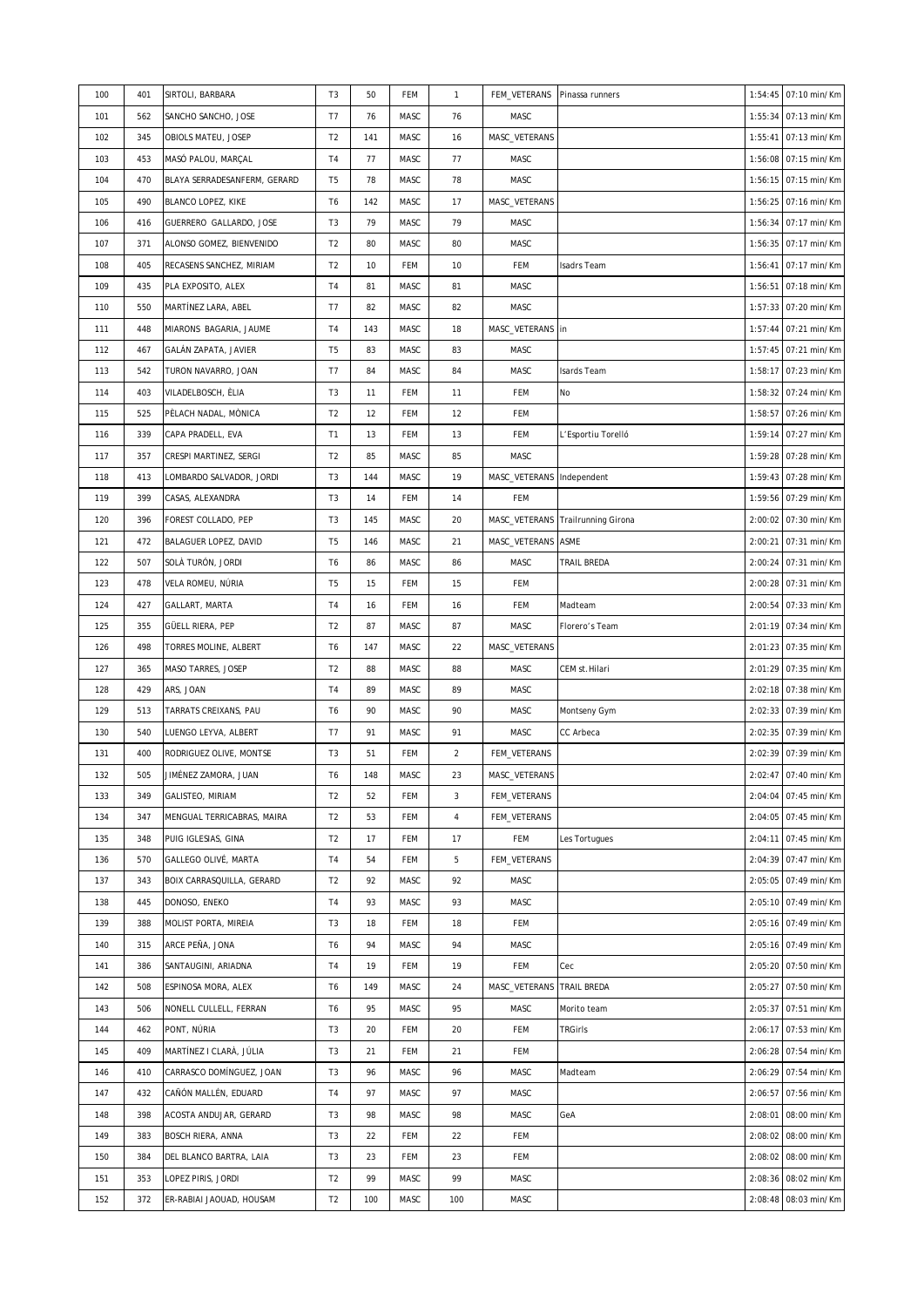| 153 | 466 | REVERTÉ ILLA, PERE            | T <sub>5</sub> | 150 | MASC       | 25             | MASC_VETERANS Correbdn |                                    | 2:08:53 | 08:03 min/Km         |
|-----|-----|-------------------------------|----------------|-----|------------|----------------|------------------------|------------------------------------|---------|----------------------|
| 154 | 475 | DOMÍNGUEZ PRATS, MÒNICA       | T <sub>5</sub> | 24  | FEM        | 24             | FEM                    |                                    | 2:09:15 | 08:04 min/Km         |
| 155 | 426 | LUQUE, ESTER                  | T <sub>4</sub> | 25  | FEM        | 25             | FEM                    | Isards Team                        | 2:09:48 | 08:06 min/Km         |
| 156 | 402 | ANGRILL, MARCIA               | T3             | 101 | MASC       | 101            | MASC                   | Pinassa Runners                    | 2:10:39 | 08:09 min/Km         |
| 157 | 433 | ARQUES PEROLADA, DAVID        | T <sub>4</sub> | 151 | MASC       | 26             | MASC_VETERANS          |                                    | 2:11:02 | 08:11 min/Km         |
| 158 | 450 | CLAVER ORTEGA, JOSE           | T4             | 152 | MASC       | 27             | MASC_VETERANS          |                                    | 2:11:17 | 08:12 min/Km         |
| 159 | 457 | CRESPILLO GIRONELLA, SERGI    | T4             | 102 | MASC       | 102            | MASC                   |                                    | 2:11:21 | 08:12 min/Km         |
| 160 | 501 | MAS COMAJUAN, JAUME           | T6             | 153 | MASC       | 28             | MASC_VETERANS -----    |                                    | 2:11:21 | 08:12 min/Km         |
| 161 | 519 | NOELL CANALETA, SÒNIA         | T <sub>6</sub> | 26  | FEM        | 26             | FEM                    |                                    | 2:12:15 | 08:15 min/Km         |
| 162 | 492 | CANSADO JIMENES, FERRAN       | T <sub>6</sub> | 103 | MASC       | 103            | MASC                   | Apadrina un Congre                 | 2:12:28 | 08:16 min/Km         |
| 163 | 421 | PEREZ NOGUERAS, MIKI          | T4             | 104 | MASC       | 104            | MASC                   | Essencial Triatlò                  | 2:12:49 | 08:18 min/Km         |
| 164 | 549 | POLICARPO TORRES, GUILLEM     | T7             | 105 | MASC       | 105            | MASC                   |                                    | 2:13:00 | 08:18 min/Km         |
| 165 | 387 | BRUGUÉ PRAT, GEMMA            | T <sub>3</sub> | 27  | FEM        | 27             | FEM                    | Isards Team                        | 2:13:34 | 08:20 min/Km         |
| 166 | 404 | MADRIÀ I SÀBAT, MAR           | T <sub>3</sub> | 28  | <b>FEM</b> | 28             | FEM                    |                                    | 2:14:01 | 08:22 min/Km         |
| 167 | 350 | BASSOLS, JAMI                 | T <sub>2</sub> | 106 | MASC       | 106            | MASC                   |                                    | 2:14:42 | 08:25 min/Km         |
| 168 | 497 | NAVARRETE GRAGERA, HUGO       | T6             | 154 | MASC       | 29             | MASC_VETERANS          |                                    | 2:15:31 | 08:28 min/Km         |
| 169 | 469 | MAYNEGRE ALVADO, ÀLEX         | T <sub>5</sub> | 107 | MASC       | 107            | MASC                   |                                    | 2:15:33 | 08:28 min/Km         |
| 170 | 552 | GONZALEZ MUÑOZ, ANA MARIA     | T7             | 55  | FEM        | 6              | FEM_VETERANS           | Club Bellcairen                    | 2:15:46 | 08:29 min/Km         |
| 171 | 551 | <b>BINEFA, MONTSE</b>         | T7             | 56  | FEM        | $\overline{7}$ | FEM_VETERANS           | Club Esportiu bellcairenc          | 2:15:46 | 08:29 min/Km         |
| 172 | 455 | CORTES, RAUL                  | T <sub>4</sub> | 108 | MASC       | 108            | MASC                   | <b>TRC</b>                         | 2:16:07 | 08:30 min/Km         |
| 173 | 444 | FUSTAGUERAS FARRÉ, IRENE      | T <sub>4</sub> | 57  | FEM        | 8              | FEM_VETERANS           |                                    | 2:16:37 | 08:32 min/Km         |
| 174 | 385 | MORÓN CODES, DAVID            | T <sub>3</sub> | 109 | MASC       | 109            | MASC                   | Isards team                        | 2:16:46 | 08:32 min/Km         |
| 175 | 441 | LACASA SALAVERT, CRISTINA     | T <sub>4</sub> | 29  | <b>FEM</b> | 29             | FEM                    |                                    | 2:16:54 | 08:33 min/Km         |
| 176 | 428 | PINÓS, PAU                    | T <sub>4</sub> | 110 | MASC       | 110            | MASC                   |                                    | 2:17:14 | 08:34 min/Km         |
| 177 | 438 | COCA GÁMEZ, SERGI             | T <sub>4</sub> | 111 | MASC       | 111            | MASC                   |                                    | 2:17:42 | 08:36 min/Km         |
| 178 | 520 | FERNANDEZ REIG, MARTA         | T6             | 30  | FEM        | 30             | FEM                    |                                    | 2:17:57 | 08:37 min/Km         |
| 179 | 521 | PRATDESABA FERNANDEZ, TONI    | T <sub>6</sub> | 155 | MASC       | 30             | MASC_VETERANS          |                                    | 2:17:58 | 08:37 min/Km         |
| 180 | 561 | LABRADOR FUERTES, DANIEL      | T7             | 112 | MASC       | 112            | MASC                   |                                    | 2:19:50 | 08:44 min/Km         |
| 181 | 434 | BADIA GAMÓN, MONTSE           | T <sub>4</sub> | 58  | FEM        | 9              | FEM_VETERANS           |                                    | 2:19:57 | 08:44 min/Km         |
| 182 | 546 | MALLA NUALART, NÚRIA          | T7             | 31  | <b>FEM</b> | 31             | FEM                    | <b>NA</b>                          | 2:19:57 | 08:44 min/Km         |
| 183 | 446 | CALUCHO SOLÉ, JOSEP M         | T <sub>4</sub> | 156 | MASC       | 31             | MASC_VETERANS          |                                    | 2:20:00 | 08:45 min/Km         |
| 184 | 314 | MONCADA HERNANDEZ, ISMAEL     | T <sub>6</sub> | 113 | MASC       | 113            | MASC                   |                                    | 2:20:45 | 08:47 min/Km         |
| 185 | 523 | MORAGAS RECASENS, ISIDRE      | T6             | 157 | MASC       | 32             |                        | MASC_VETERANS CA Lloret- Las Selva |         | 2:22:07 08:52 min/Km |
| 186 | 543 | RAMON LEMUS, LAURA            | T6             | 32  | FEM        | 32             | FEM                    |                                    | 2:22:10 | 08:53 min/Km         |
|     |     |                               |                |     |            |                |                        |                                    |         |                      |
| 187 | 496 | CANWELL, VIVIEN               | T <sub>6</sub> | 59  | FEM        | 10             | FEM_VETERANS           |                                    | 2:22:26 | 08:54 min/Km         |
| 188 | 430 | NOGUERAS, CLARA               | T4             | 33  | FEM        | 33             | FEM                    |                                    | 2:24:34 | 09:02 min/Km         |
| 189 | 456 | FERNANDEZ, XAVI               | T <sub>4</sub> | 114 | MASC       | 114            | MASC                   | <b>TRC</b>                         | 2:24:35 | 09:02 min/Km         |
| 190 | 424 | MARTINEZ MARCOS, VANESA       | T <sub>3</sub> | 34  | FEM        | 34             | FEM                    |                                    | 2:24:37 | 09:02 min/Km         |
| 191 | 503 | GOMEZ, JORGE                  | T <sub>6</sub> | 115 | MASC       | 115            | MASC                   | Triatlo CA Palafrugell             | 2:25:12 | 09:04 min/Km         |
| 192 | 440 | SARDÀ CHAO, DANIEL            | T <sub>4</sub> | 116 | MASC       | 116            | MASC                   |                                    | 2:26:03 | 09:07 min/Km         |
| 193 | 449 | CREUS BARQUET, JORDI          | T <sub>4</sub> | 117 | MASC       | 117            | MASC                   | Cordada                            | 2:26:25 | 09:09 min/Km         |
| 194 | 454 | GARCÍA TALAVERA, DAVID        | T <sub>4</sub> | 118 | MASC       | 118            | MASC                   | Oriol team                         | 2:26:30 | 09:09 min/Km         |
| 195 | 452 | OCAÑA CABANES, MÓNICA         | T <sub>4</sub> | 60  | FEM        | 11             | FEM_VETERANS           | CEU SUDACTIU                       | 2:26:31 | 09:09 min/Km         |
| 196 | 531 | BLAYA BOADA, LLUÍS            | T7             | 158 | MASC       | 33             | MASC_VETERANS          |                                    | 2:27:33 | 09:13 min/Km         |
| 197 | 485 | SANCHEZ CARRERAS, HELENA      | T7             | 35  | FEM        | 35             | FEM                    |                                    | 2:27:36 | 09:13 min/Km         |
| 198 | 465 | GRAU DOMINGO, ANDREA          | T <sub>5</sub> | 36  | FEM        | 36             | FEM                    | CorreBDN                           | 2:27:44 | 09:14 min/Km         |
| 199 | 555 | SADURNI PALOMERAS, MARIA      | T7             | 61  | FEM        | 12             | FEM_VETERANS           |                                    | 2:28:26 | 09:16 min/Km         |
| 200 | 548 | VIDAL PALLAROLS, ROSER        | T <sub>6</sub> | 62  | FEM        | 13             | FEM_VETERANS           | Forces Forts i Ferms               | 2:29:33 | 09:20 min/Km         |
| 201 | 563 | GALLEGO BORT, MARC            | T7             | 119 | MASC       | 119            | MASC                   |                                    | 2:29:39 | 09:21 min/Km         |
| 202 | 553 | MOLINAS XICOIRA, CARME        | T7             | 63  | FEM        | 14             | FEM_VETERANS           |                                    | 2:34:03 | 09:37 min/Km         |
| 203 | 554 | FELIU MAJO, SARA              | T7             | 64  | FEM        | 15             | FEM_VETERANS           |                                    | 2:36:05 | 09:45 min/Km         |
| 204 | 557 | PALLÉS BLANCO, SANDRA         | T7             | 37  | FEM        | 37             | FEM                    | C.C.Baixter                        | 2:36:05 | 09:45 min/Km         |
| 205 | 544 | PUIGDERRAJOLS VALLS, CRISTINA | T <sub>6</sub> | 38  | FEM        | 38             | FEM                    |                                    | 2:37:24 | 09:50 min/Km         |